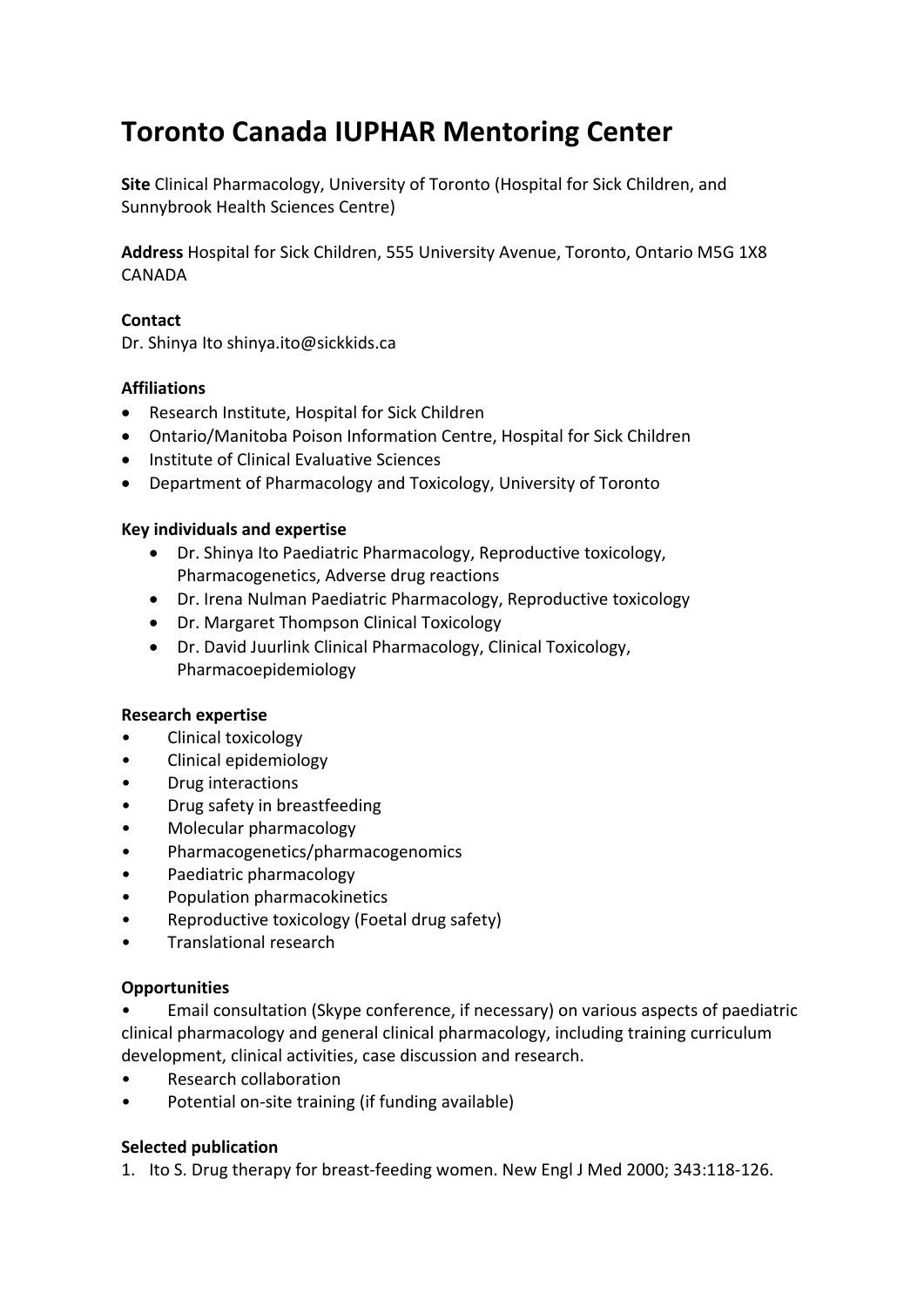PMID: 10891521

- 2. Klinger G, Morad Y, Westall CA, Laskin C, Spitzer KA, Koren G, Ito S, Buncic RJ. Ocular toxicity and antenatal exposure to chloroquine or hydroxychloroquine for rheumatic diseases Lancet 2001;358:813‐814. PMID: 11564493
- 3. Juurlink DN, Mamdani M, Kopp A, Laupacis A, Redelmeier DA. Drug‐drug interactions among elderly patients hospitalized for drug toxicity. JAMA. 2003 Apr 2;289(13):1652‐ 8.
- 4. Juurlink DN, Mamdani MM, Lee DS, Kopp A, Austin PC, Laupacis A, Redelmeier DA. Rates of hyperkalemia after publication of the Randomized Aldactone Evaluation Study. New England Journal of Medicine. 2004 Aug 5;351(6):543‐51
- 5. Taguchi N, Rubin ET, Hosokawa A, Choi J, Ying AY, Moretti ME, Koren G, Ito S. Prenatal exposure to HMG‐CoA reductase inhibitors: effects on fetal and neonatal outcomes. Reproductive Toxicology 2008;26:175‐177. PMID: 18640262
- 6. Antenatal use of selective serotonin‐reuptake inhibitors and QT interval prolongation in newborns. Dubnov‐Raz G, Juurlink DN, Fogelman R, Merlob P, Ito S, Koren G, Finkelstein Y. Pediatrics. 2008 Sep;122(3):e710‐5. doi: 10.1542/peds.2008‐0658. PMID: 18762507
- 7. Levy S, Fayez I, Taguchi N, Han J‐Y, Aiello J, Matsui D, Moretti M, Koren G, Ito S. Pregnancy outcome following in utero exposure to bisphosphonates. Bone 2009;44:428‐430. PMID: 19059370
- 8. Tan KP, Wang B, Yang M, Boutros PC, MacAulay J, Xu H, Chuang AI, Kosuge K, Yamamoto M, Takahashi S, Wu A, Ross DD, Harper PA, Ito S. Aryl hydrocarbon receptor (AHR) is a transcriptional activator of human breast cancer resistance protein (BCRP/ABCG2). Mol Pharmacol 2010;78:175‐185. PMID: 20460431
- 9. Panchaud A, Garcia-Bournissen F, Csajka C, Kristensen JH, Taddio A, Ilet KF, Begg EJ, Ito S. Prediction of infant drug exposure through breastfeeding: population PK modeling and simulation of fluoxetine. Clin Pharmacol Ther 2011;89: 830–836. PMID: 21525869
- 10. Nulman I, Koren G, Rovet J, Barrera M, Pulver A, Streiner D, Feldman B. Neurodevelopment of Children Following Prenatal Exposure to Venlafaxine, Selective Serotonin Reuptake Inhibitors, or Untreated Maternal Depression. Am J Psychiatry. 2012 Nov 1;169(11):1165‐74
- 11. Yazdani‐Brojeni P, Garcia‐Bournissen F, Fujii H, Tanoshima R, Ito S. Relative bioequivalence of amoxicillin dissolved in breast milk. Arch Dis Child 2014, 99(3):258‐ 61. PMID 24363363
- 12. Wu A, Yang M, Dalvi P, Turinsky AL, Wang W, Butcher D, Egan SE, Weksberg R, Harper PA, Ito S. Role of STAT5 and epigenetics in lactation‐associated upregulation of multidrug transporter ABCG2 in the mammary glandand. Am J Physiol Endocrinol Metab. 2014; 307:E596‐E610. PMID: 25117410
- 13. Neonatal opioid withdrawal and antenatal opioid prescribing. Turner SD, Gomes T, Camacho X, Yao Z, Guttmann A, Mamdani MM, Juurlink DN, Dhalla IA. CMAJ Open. 2015 Jan 13;3(1):E55‐61. doi: 10.9778/cmajo.20140065. eCollection 2015 Jan‐Mar. PMID: 25844370
- 14. Tanoshima M, Kobayashi T, Tanoshima R, Beyene J, Koren G, Ito S. Risks of congenital malformations in offspring exposed to valproic acid in utero: a systematic review and cumulative meta‐analysis. Clin Pharmacol Ther 2015; 98:417‐441 PMID: 26044279
- 15. Nulman I, Koren G, Rovet J,Barrera M, Streiner DL, Feldman BM. Neurodevelopment of Children Prenatally Exposed to Selective Reuptake Inhibitor Antidepressants: Toronto